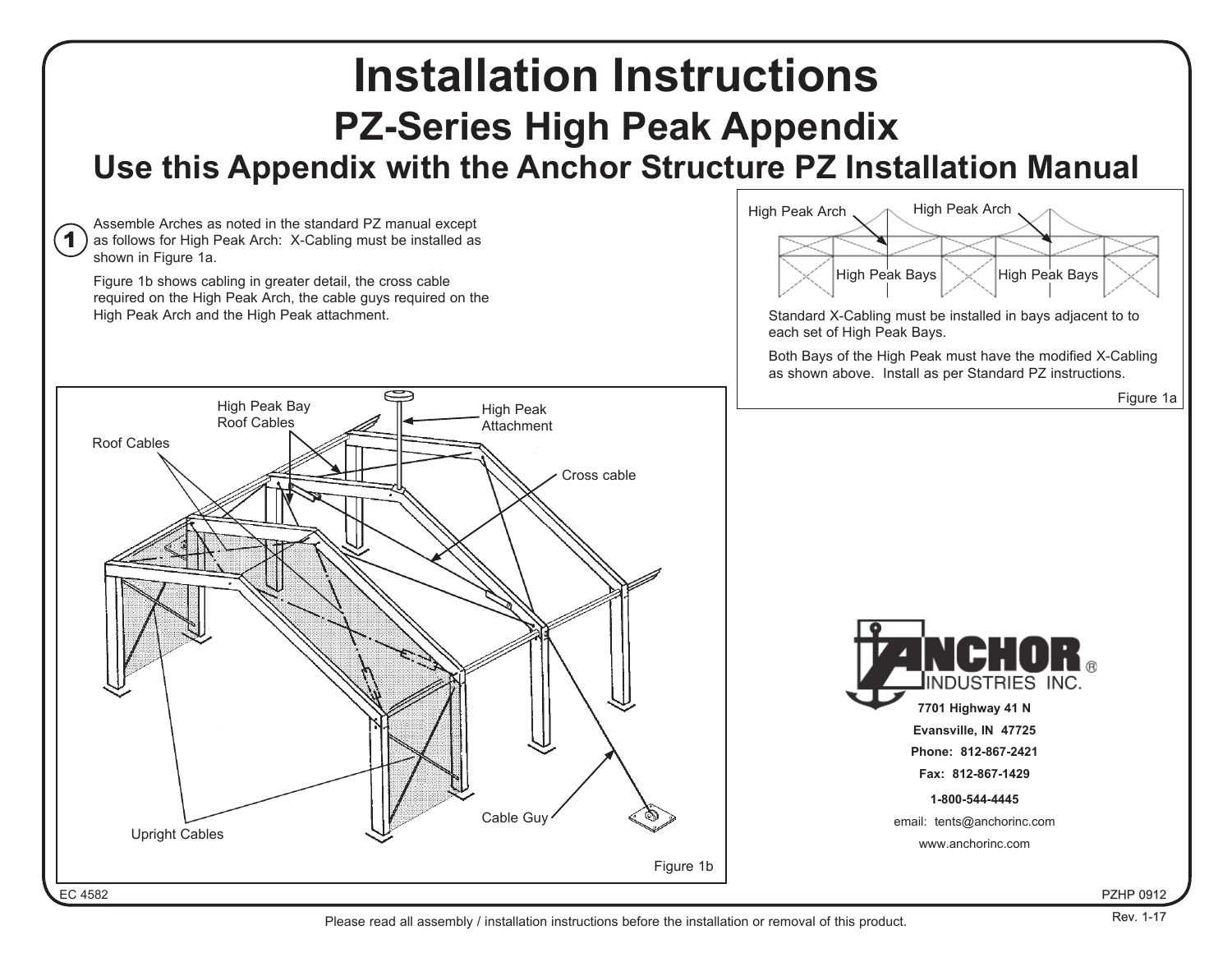2



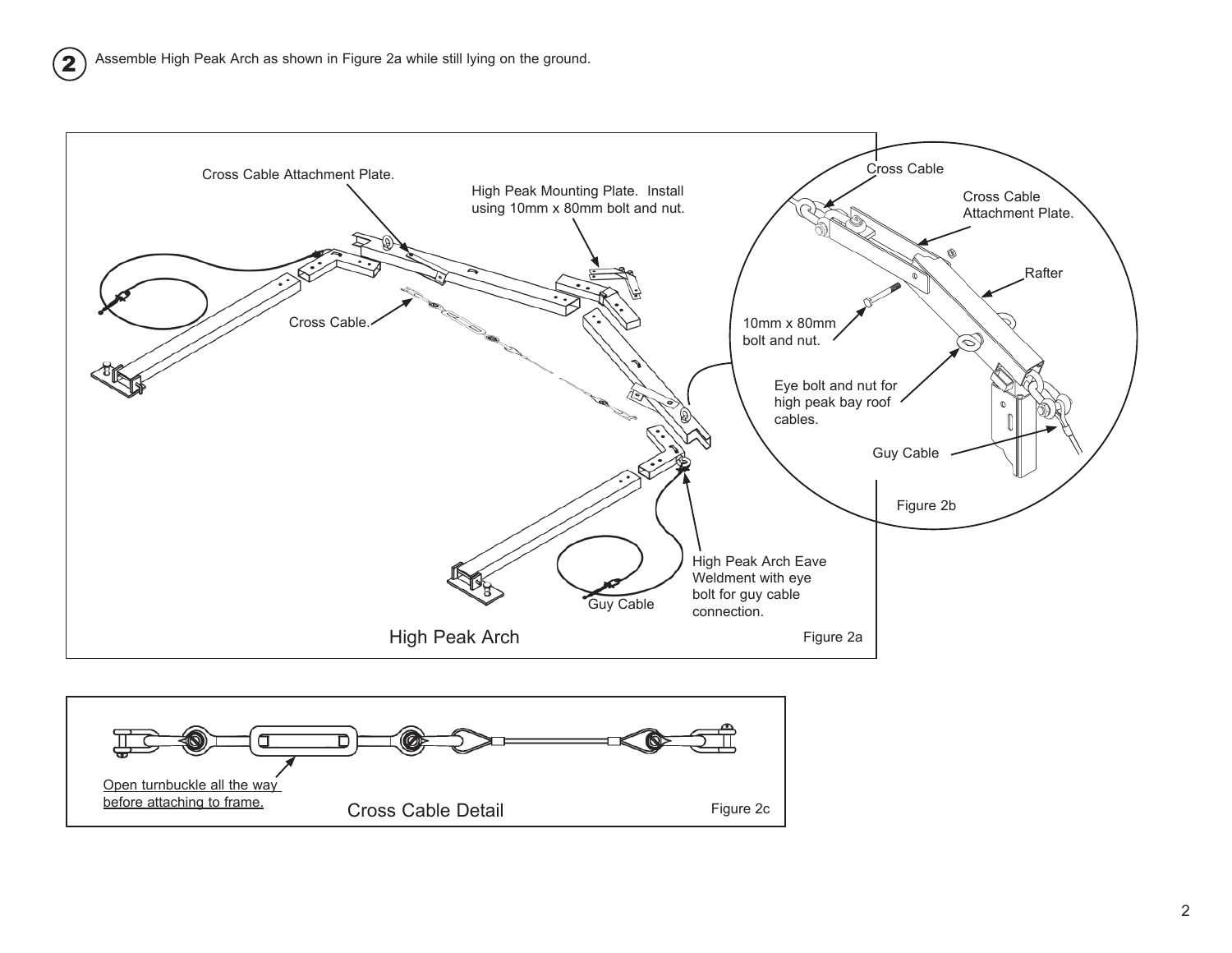

5

Raise all arches, connect all cables and adjust and secure all members as indicated in the standard PZ installation manual.

Do not yet tighten Cross Cable until after installation of Fabric and High Peak Attachment.

Begin Fabric Installation with the High Peak Bays. Pull in as noted on the standard PZ installation manual. See Figure 4a. 4

After fabric is pulled in, secure with Cam Buckle Strap at the end of each rafter as shown in Figure 4b (6 places for each High Peak Mid). Pull D-ring on strap until fabric is secured.

> Strap for keeping fabric in place while high peak is being installed and until fabric can be tensioned down.

> > **Rafter**

Figure 4b

π

Using a Step Ladder, Install High Peak Attachment to top of High Peak Arch. Install as illustrated in Figure 5a. A second installer may be required to help maneuver fabric as the High Peak Attachment is installed.

Place the Dished Boiler Head with support Pipe over the Spindle. Turn the Spindle nut until Fabric is properly tensioned over the Dished Boiler Head. Adjust Fabric as the High Peak Attachment is being raised so that it is straight on the frame. Red Marking on Spinidle should NOT be visible on spindle when Dished Boiler Head with Support Pipe is in final raised position.

Now, using the turbuckle, tension the cross cable on the High Peak Arch so that High Peak Arch does not move out of square. It may be necessary to adjust tension on the cross cable as the Dished Boiler Head is being raised.

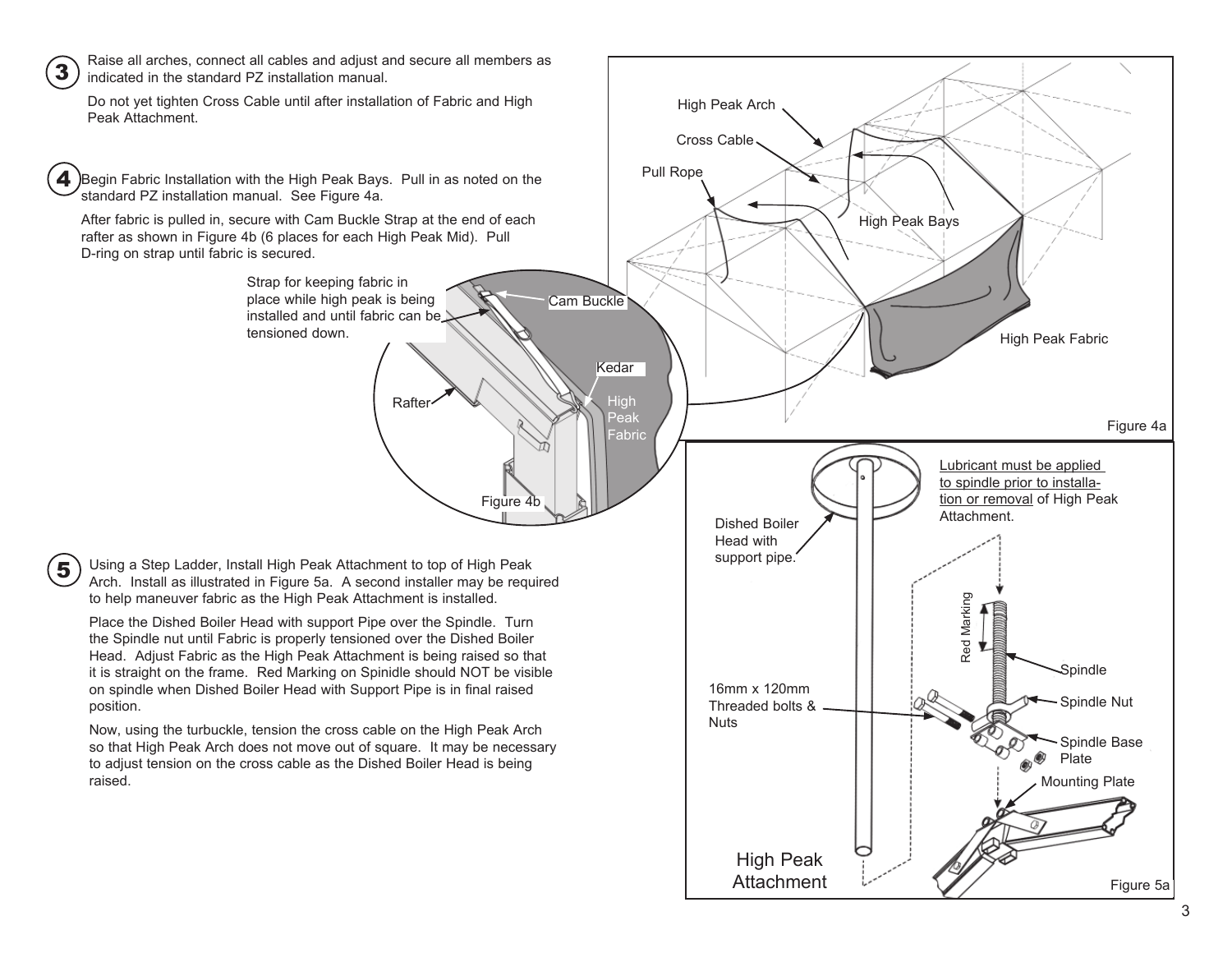